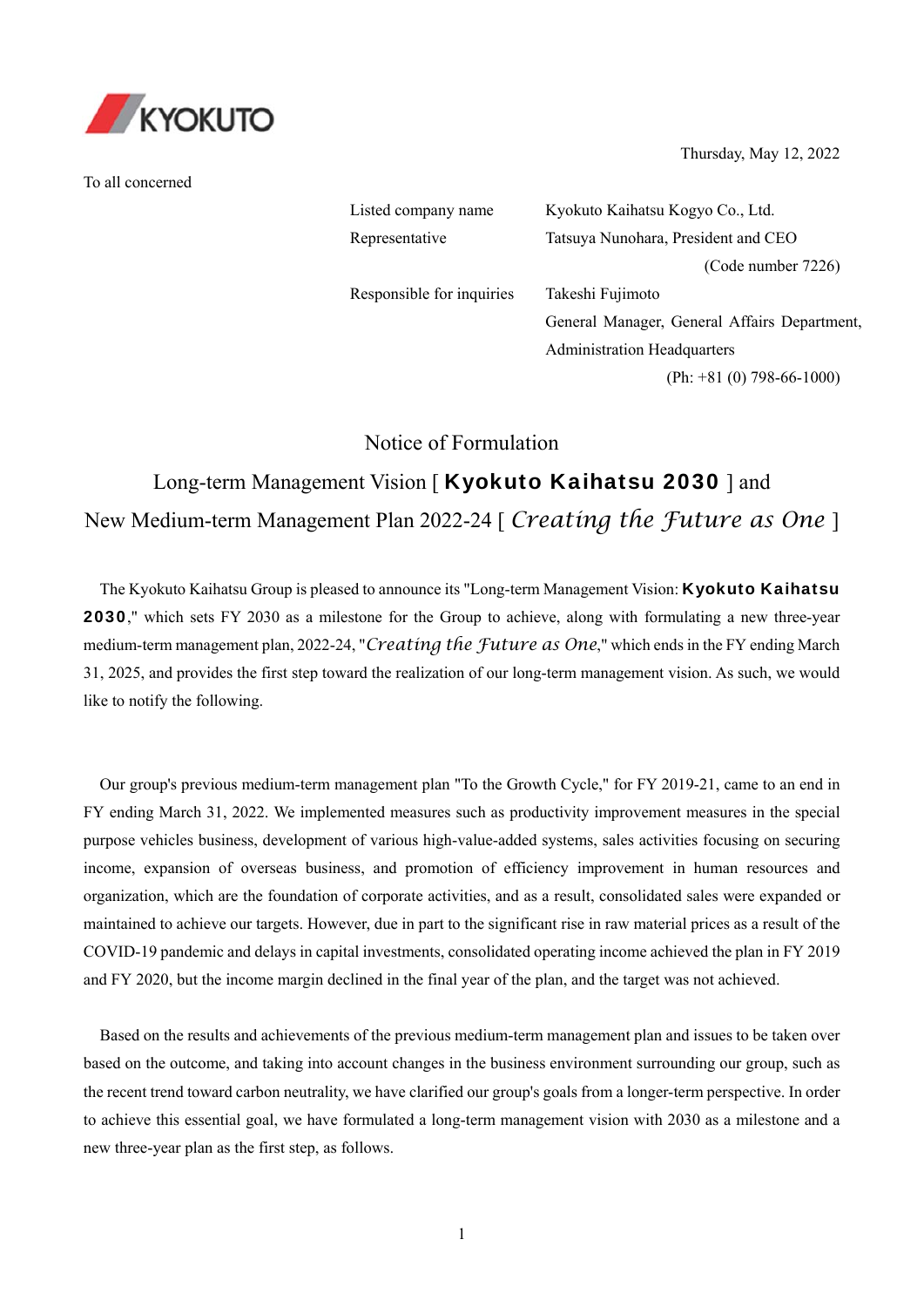# **[1] Long-term management vision**

#### 1. Background to the formulation of the long-term management vision

The business environment surrounding our group is expected to undergo dramatic social structural changes, including population growth and infrastructure development mainly in emerging countries in the global market, along with declining birthrates, aging, and population decline in Japan, in addition to the resolution of various social issues, including global environment, safety, efficiency, and the technological development needed to solve such issues.

Under such circumstances, the Group considers this significant change as an "opportunity" and has formulated a long-term management vision to clarify what we aim to achieve from a long-term perspective, based on the spirit of technology, trust, and cooperation that has been cultivated since the company's foundation.

## 2. Overview of the long-term management vision

Under the long-term management vision "Kyokuto Kaihatsu 2030," which sets the year 2030 as a milestone, we aim to achieve the following goals, supported by our outstanding technology and solid quality.

> A global comprehensive infrastructure manufacturer that leads its industry and contributes to the realization and development of a sustainable society.

 The Group aims to achieve the following specific goals in FY 2030 through a step-up strategy based on three steps ( $1<sup>st</sup>$  step: FY 2022-24,  $2<sup>nd</sup>$  step: FY 2025-27, and  $3<sup>rd</sup>$  step: FY 2028-30).

## Sustainability vision

- CO2 emission reduction rate: minus 38%
	- \* Basic unit compared to FY 2013 for Kyokuto Kaihatsu Kogyo, Nippon Trex, and Kyokuto Kaihatsu Parking.
- Recycling rate: Maintained at 99.0% or higher

Consolidated financial performance vision

- Net sales: 200 billion JPY
- Operating income margin: 10% or more
- $ROE:$  10%

#### Vision for each business

(1) Special purpose vehicles business vision

- Established sales and service capabilities
- Productivity that can flexibly response to changes by achieving both high efficiency and high quality
- Establish a high position in the Indian and Indonesian markets and further contribute to social development by strengthening overseas business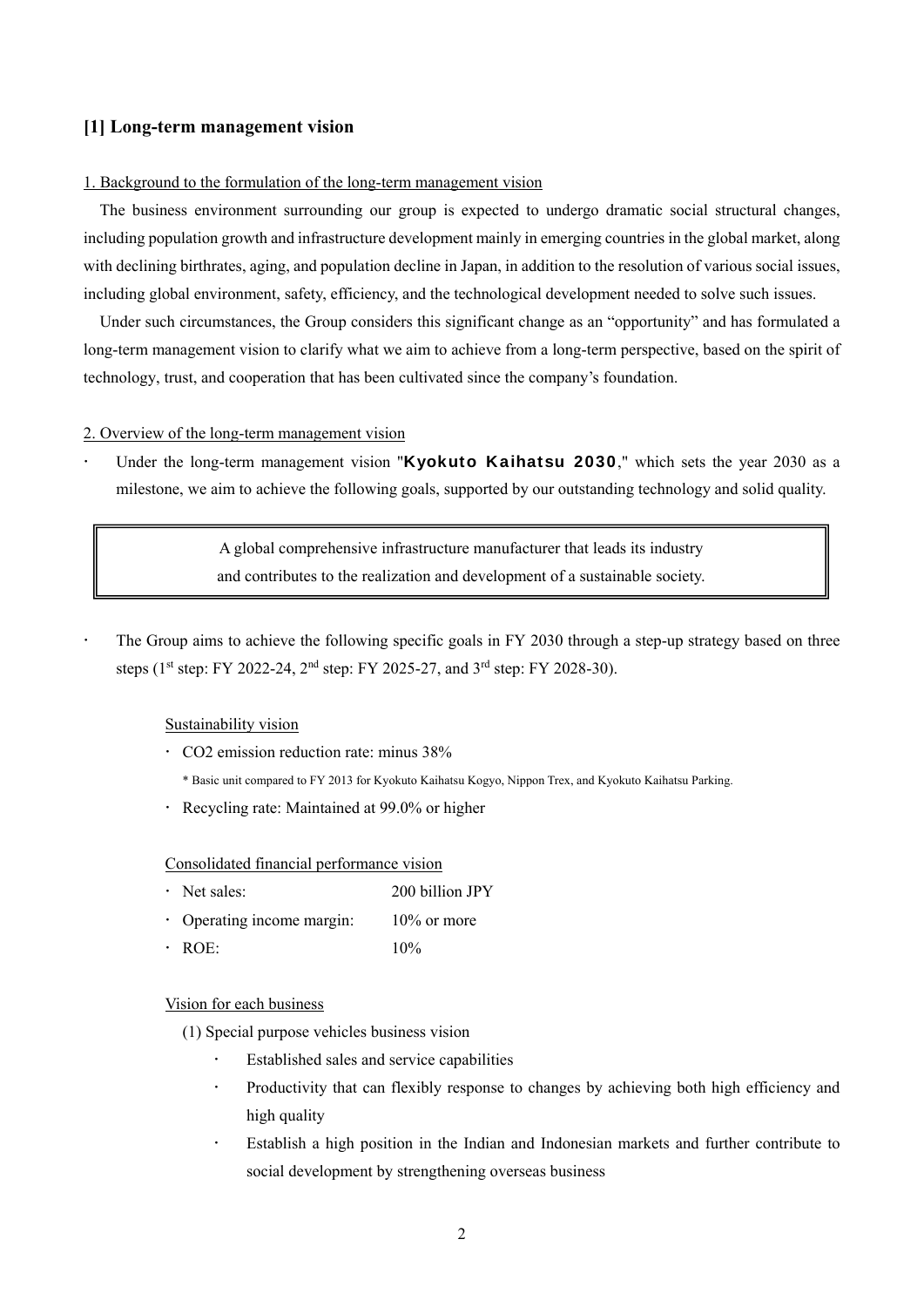- Strong procurement capabilities through the expansion of group companies in China
- Development of social issue-solving products
- Active development for new infrastructure contribution areas

(2) Environmental equipment and systems business vision

- Establish a solid position in the industry as a manufacturer specializing in recycling facilities
- Continuous support for operation/maintenance that achieves both safety and efficiency
- Active development in new business fields, including biomass, contribute to a carbonneutral society

(3) Parking business vision

- Development of high value-added multi-story parking system related products
- Establish a stock business base in the multi-story parking system business
- Development of toll parking that achieve both business scale expansion and efficiency
- Flexible business strategy development for new mobility
- Active expansion into overseas markets

## **[2] New medium-term management plan**

|  | 1. Name: | Medium-term Management Plan 2022-24 [ Creating the Future as One ] |  |  |
|--|----------|--------------------------------------------------------------------|--|--|
|--|----------|--------------------------------------------------------------------|--|--|

2. Period: April 1, 2022 to March 31, 2025 (3-year plan)

#### 3. Basic Policy

(1) Contribution to solving social issues and pursuit of value provision

By providing products and services that are truly required by society in a timely manner, while contributing to the enhancement and sophistication of social infrastructure, we will continue to face and help resolve global social issues including SDGs sincerely.

(2) Improving productivity and strengthening income structure

We will improve income margins and create new revenue sources by strengthening synergies of all business functions in our group such as sales/services, development/production, as well as maximizing investment effects, and expanding our overseas businesses aggressively.

(3) Building a strong business foundation that supports sustainable growth and reform

While working to achieve working style reform, business improvement, human resource development, and safety assurance, we will promote our own reform and challenges, and create human resources and organizations that can flexibly respond to changes in the environment.

(4) Optimal distribution of cash flow aimed at improving corporate value

The cash flow earned through our businesses will be used for more strategic investment and dividends to